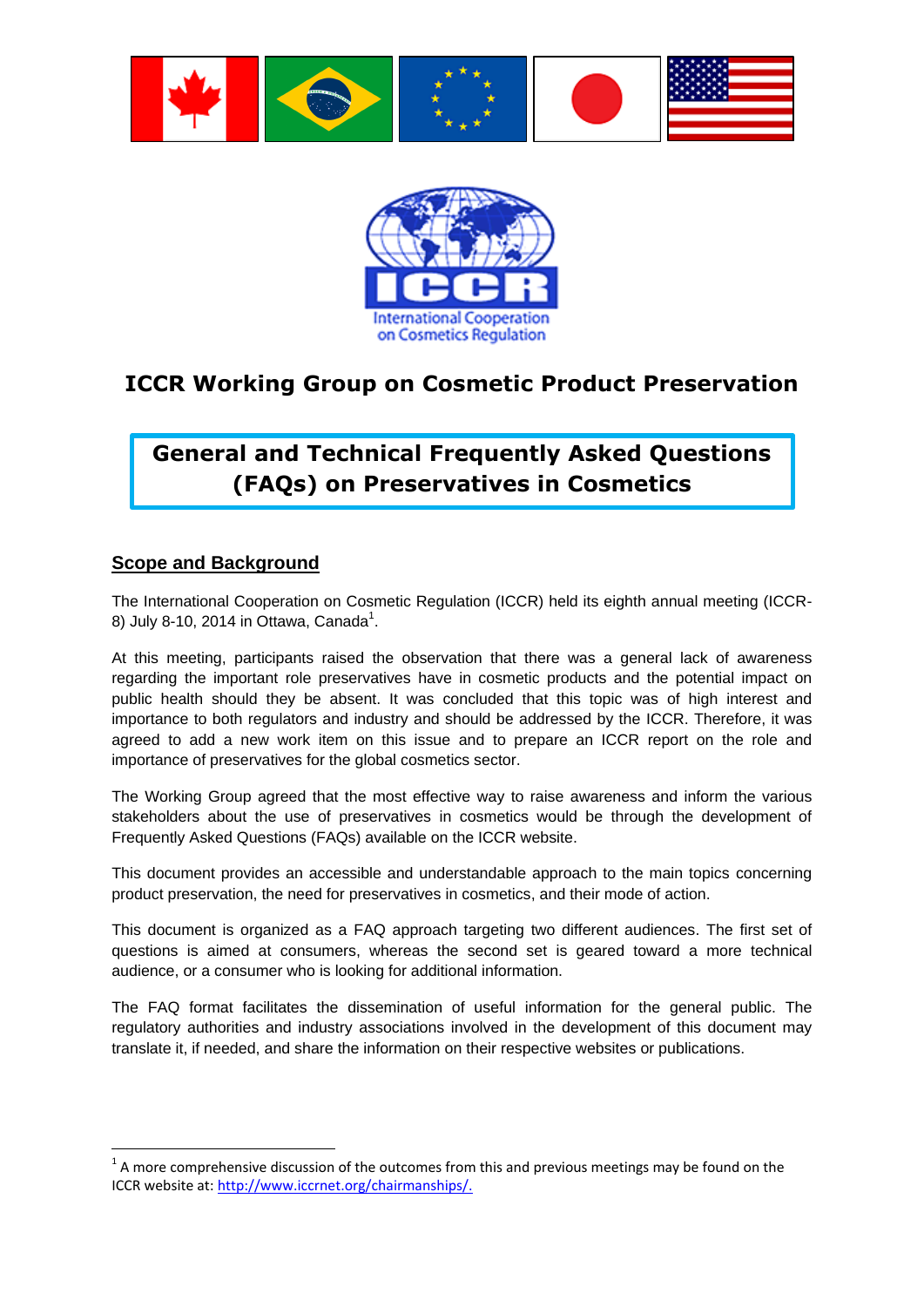#### **Responsibilities**

The FAQs were prepared by the following members of the ICCR Cosmetic Product Preservation Joint Working Group:

#### **REGULATORS:**

European Union Petra LEROY ČADOVÁ, Unit on Health Technology and Cosmetics, Directorate General for Internal Market, Industry, Entrepreneurship and SMEs (DG GROWTH), European Commission

Brazil Samuel GUERRA FILHO, Brazil National Health Surveillance Agency (ANVISA)

United States John MISOCK, Food and Drug Administration

Canada Magdalena JURKIEWICZ, Health Canada

Japan Hiroshi TOKUNAGA, Pharmaceutical and Medical Devices Agency (PMDA)

#### **INDUSTRY:**

European Union Karolina BRZUSKA, Cosmetics Europe Peter UNGEHEUER, The European Federation for Cosmetic Ingredients (EFfCI) Ian M. WATT, Dow

Brazil

Pedro AMORES DA SILVA, Brazilian Association of the Cosmetic, Toiletry and Fragrance Industry (ABIHPEC)

United States Steven F. SCHNITTGER, ESTEE LAUDER COMPANIES

Canada Beta MONTEMAYOR, Canadian Cosmetic, Toiletry and Fragrance Association (CCTFA)

Japan Masaki OKAWA, Shiseido Co., LTD. Tetsuya KAMBE, Japan Cosmetic Industry Association (JCIA)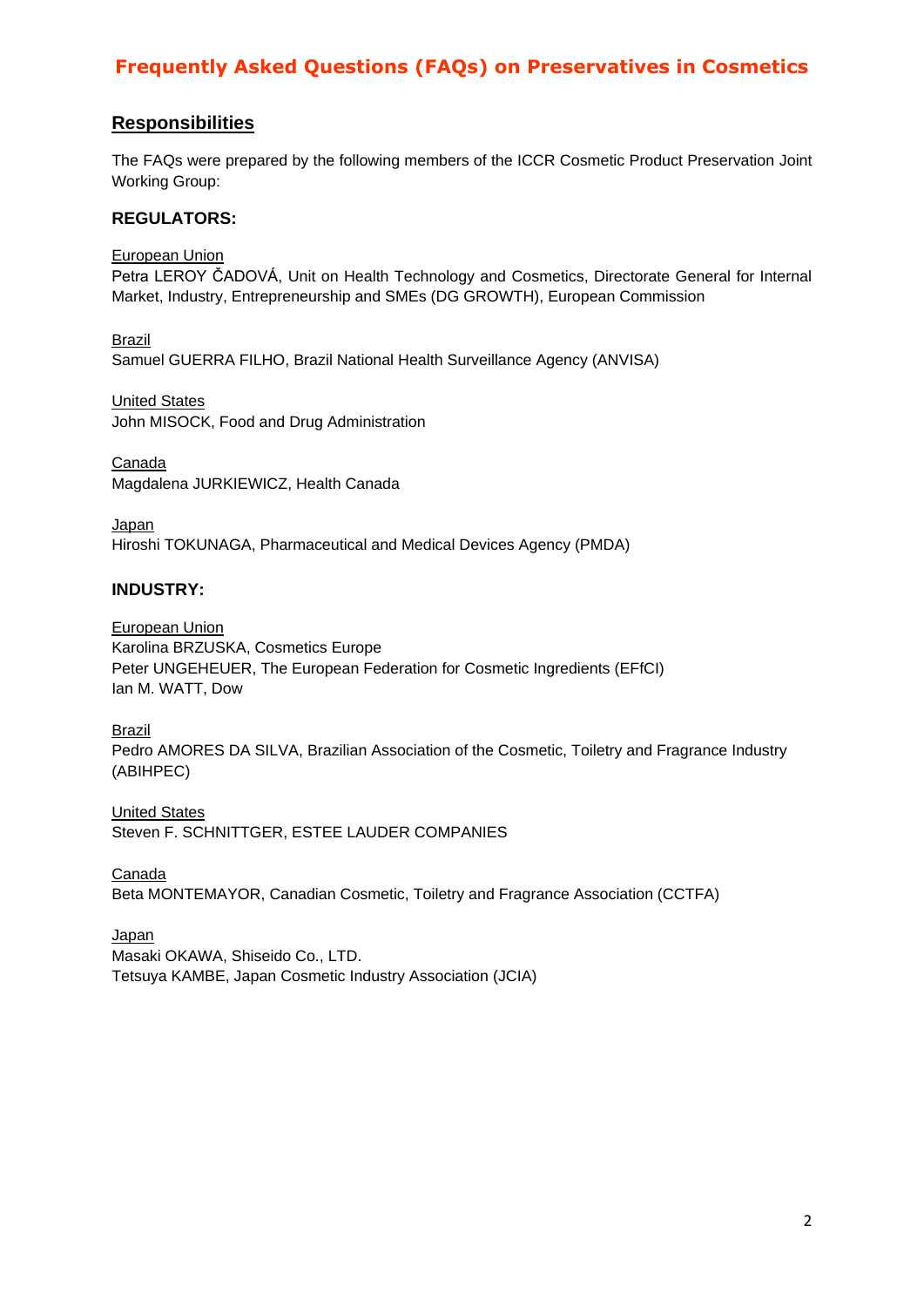**General FAQs**

#### **1. What are preservatives?**

Preservatives are ingredients/substances that have the ability to prevent or decrease microbial growth in a cosmetic. Preservatives protect products from contamination of microorganisms, like bacteria and fungi<sup>2</sup>, during storage and use by the consumer. They can prolong the shelf-life of cosmetic products.

## **2. Why are preservatives needed in cosmetics?**

Preservatives are present in cosmetics to reduce the risk of microbial contamination of the product and to ensure the product remains suitable and safe during shelf-life and the period of their use by consumers. Without the use of preservatives, cosmetic products - just like food and other products handled directly by consumers - can become contaminated with microorganisms, leading to product spoilage, loss of product performance, and possibly irritation, infections or other adverse health reactions to the consumer.

# **3. Are all preservatives the same?**

Preservative ingredients differ widely and so do their ability to preserve a cosmetic product. Preservative ingredients differ as per the range of microorganisms that they are able to control. Some may be effective against bacteria and not fungi; whereas, others may only be effective against fungi.

Some preservative ingredients may work effectively in certain types of cosmetic products because of the chemical properties of the formulation. For example, certain preservatives may only be effective in a formulation where the pH is low, whereas other preservative ingredients work in a broad pH range. Therefore, a wide palette of preservative ingredients is required in order to meet all product formulation needs.

# **4. How is it determined that the preservatives used in cosmetics are safe?**

Preservatives must undergo rigorous evaluation, including safety assessments and quality testing, before they are used. Government authorities regulate preservatives to ensure the safety of these ingredients.<sup>3</sup>

In every situation, cosmetic products placed on the market must be safe for use. Thus, all ingredients, including preservatives, must also be safe for the consumer.

# **5. How do manufacturers identify and select the preservatives used in cosmetics?**

Many factors are considered when choosing which preservatives to use. These choices are dictated by the products' other ingredients, desired performance, product packaging, part of the body where the product is to be applied, as well as consumer behaviour during use. Preservatives need to be safe, compatible with all ingredients, soluble, and well-dispersed to optimise preservation.

The goal is to use a minimum concentration to obtain optimal efficacy while avoiding any safety issues associated with a particular preservative.

**The sum of the set of the set of the set of fungi.**<br>The stand mould are examples of fungi.

 $3$  Please refer to Annex 1 for more information.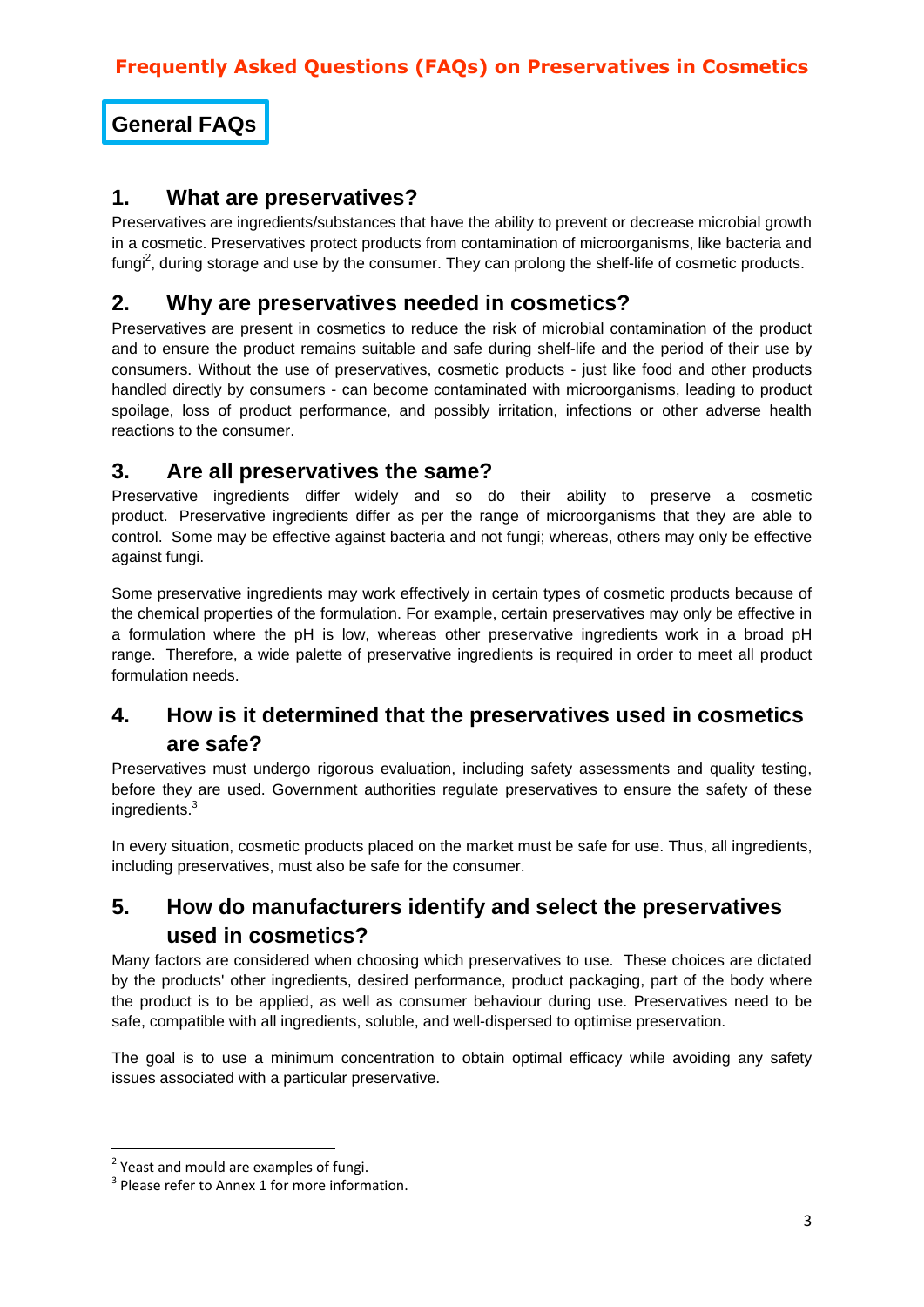Different product types, as well as varying consumer needs, may require the use of different preservatives at varied levels to prevent product contamination and ensure consumer safety. Experience and knowledge of the interaction between preservatives and the other ingredients in a formula is necessary for selecting a successful preservative system. The product formulation and its intended use dictate the types and concentration of preservatives to be used for efficacy purposes.

# **6. What is the cosmetic preservative 'palette' and why is it important to have a wide array of preservative ingredients?**

The cosmetic preservative palette describes the spectrum of available ingredients which are able to control the growth of micro-organisms in cosmetic products. A diverse palette of available preservatives is needed to ensure that all product types can be adequately protected from contamination and ensure consumer safety. Different preservatives work in different ways, and consequently, product formulators need access to an array of preservative options to ensure an adequate preservative system for any type of product.

#### **7. How are cosmetic products exposed to microorganisms?**

Microorganisms thrive in moist, humid, warm, and dark conditions. Many cosmetic products are water-based and are typically stored and used at room temperature in moist and humid household environments (e.g. bathroom), which increases the possibility of contamination. Furthermore, microorganisms can also be introduced into products that are used repeatedly by consumers during application. An example would be skin cream sold in a wide jar and applied with the finger tips.

### **8. How do manufacturers ensure that a product is adequately preserved?**

Preservatives have been safely used in cosmetic products for decades. It is the responsibility of product manufacturers to ensure that the preservatives are safe and effective for this use.

In order to determine the effectiveness of the selected preservation system, it is necessary to perform tests at each step of development of the cosmetic formulation, and then again on finished products once filled into the final packages. These tests assure that the product meets regulatory requirements to ensure consumer safety.

## **9. What types of cosmetic products need to contain preservatives?**

Cosmetic products with high water content, such as creams and lotions, mascara or liquid eye liner need to contain preservatives to keep them in good condition and safe to use. Products that are selfpreserving (i.e. bacteria cannot grow in them due to their composition) do not need preservatives unless there is a likelihood that consumer-use could result in microbial growth. As an example, lipsticks or make-up products that are used repeatedly may support mould growth on the surface if they are formulated without an anti-fungal preservative.

# **10. How products labelled as "natural" or "organic" are preserved?**

Regardless of specific marketing claims or designations, or how a product is labelled, all cosmetic products need to be adequately preserved and tested. This is particularly important for products containing water (or 'aqua') included on the product label, as microorganisms thrive under moist conditions.

"Natural" or "organic" cosmetic products are no different and must undergo the same level of testing to ensure that they are adequately preserved and safe for the consumer as any other cosmetic product.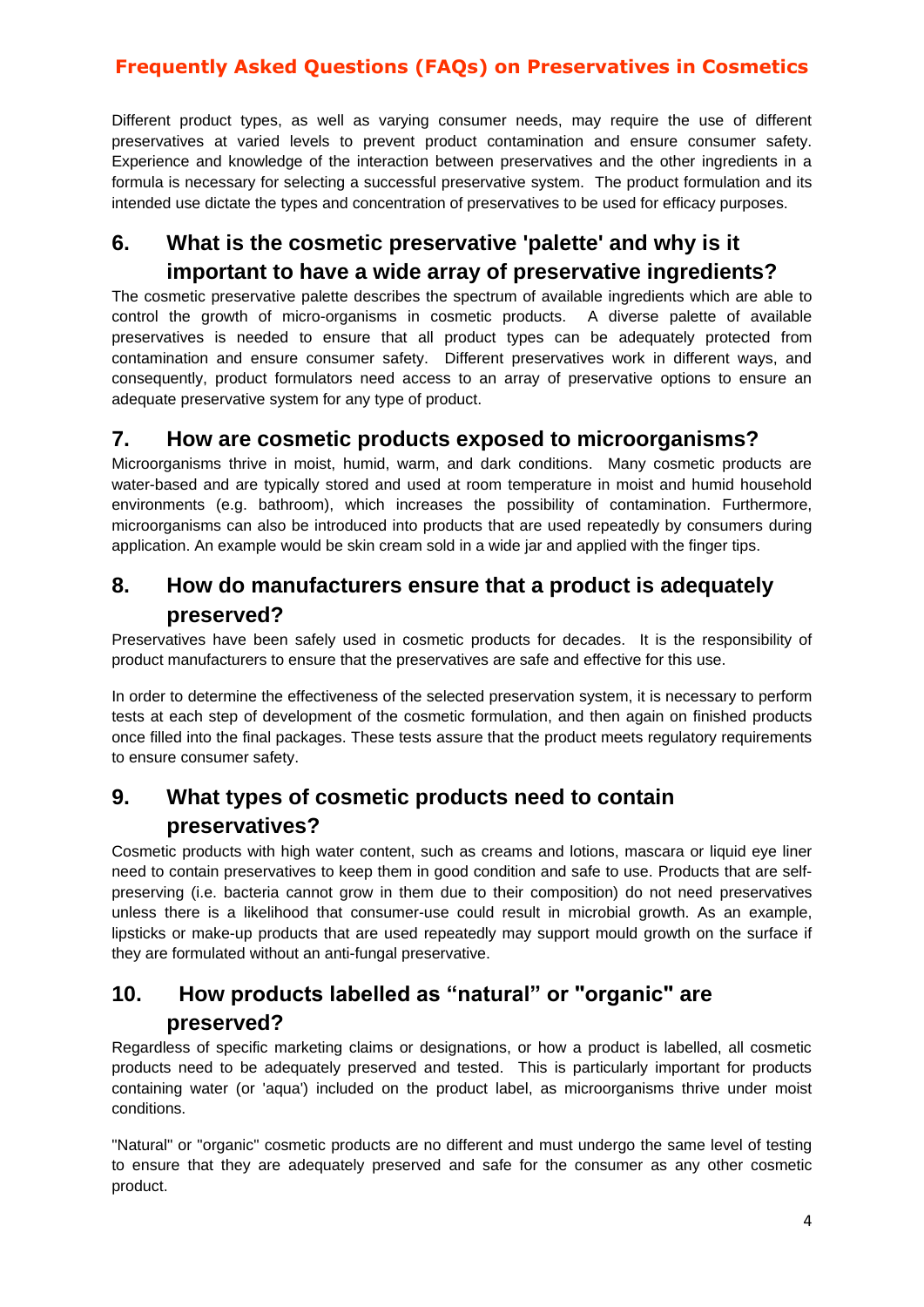# **11. What would it mean if cosmetic products did not contain preservative ingredients?**

Without preservative ingredients, a cosmetic product would pose a risk to the consumer, have a very limited shelf life and would easily spoil. Products with high water content may need to be replaced in a week, or less. Similar to perishable foods, refrigeration might extend the shelf life of unpreserved cosmetics. Even then, product quality could not be guaranteed in many products.

# **Technical FAQs**

#### **12. What are preservatives?**

Preservatives are ingredients/substances that are specifically chosen for their properties to prevent microorganisms, like bacteria or mould, from contaminating a cosmetic product, during storage and use by the consumer. Preservatives are added to cosmetic products and many other consumer commodities, such as foods, beverages, or pharmaceuticals to prevent spoilage by microbial growth or by undesirable chemical changes.<sup>4</sup>

#### **13. Why are preservatives needed in cosmetics?**

Bacteria and fungi are naturally present on our skin, in the air around us, and even in the food and water we eat and drink. Cosmetics contain a certain amount of water, and once opened the exposure of a product to oxygen and variation in temperatures can lead to an environment prone to the growth of bacteria or fungi, which may increase the likelihood of an individual to develop an infection. Such microbial contamination can spoil products by breaking down ingredients, degrading or destroying the intended properties of the product, and may result in health risks to consumers. Therefore, products that are not well preserved could have shortened shelf life and furthermore could put consumers at risk.

## **14. How are the preservatives used in cosmetics determined to be safe?**

The determination of safety of the preservative begins with the supplier of the preservative and this extends throughout the development and life cycle of the product. The aim is to use preservatives at low levels whereby the actual level is limited to that which is necessary for effective product preservation and safe use for the consumer. Regulatory authorities closely follow international scientific and regulatory reports to regularly review the safety of cosmetic ingredients.

## **15. What is a preservative system?**

A preservative system describes the combination of the unique physical properties of a cosmetic product, its packaging, and the preservative ingredients used in cosmetic formulations to ensure the quality of the product and safety for the consumer. Water activity<sup>5</sup> and pH are two of the most important physical attributes of a cosmetic that form the basis of selecting compatible preservative ingredients. Very high or very low pH tends to inhibit microbial growth but is not often suitable for cosmetic products and the desired consumer benefits. Cosmetic products that are in the neutral range provide an environment which is more susceptible to the survival and to the growth of

**<sup>.</sup>** 4 Donald S. Orth, *Insights Into Cosmetic Microbiology*. 2010, Allured Business Media.

 $5$  Water activity or  $a_w$  is the partial vapour pressure of water in a substance divided by the standard state partial vapour pressure of water.  $a_w$  controls microbial growth and hence as  $a_w$  increases, the product becomes more prone to bacterial growth.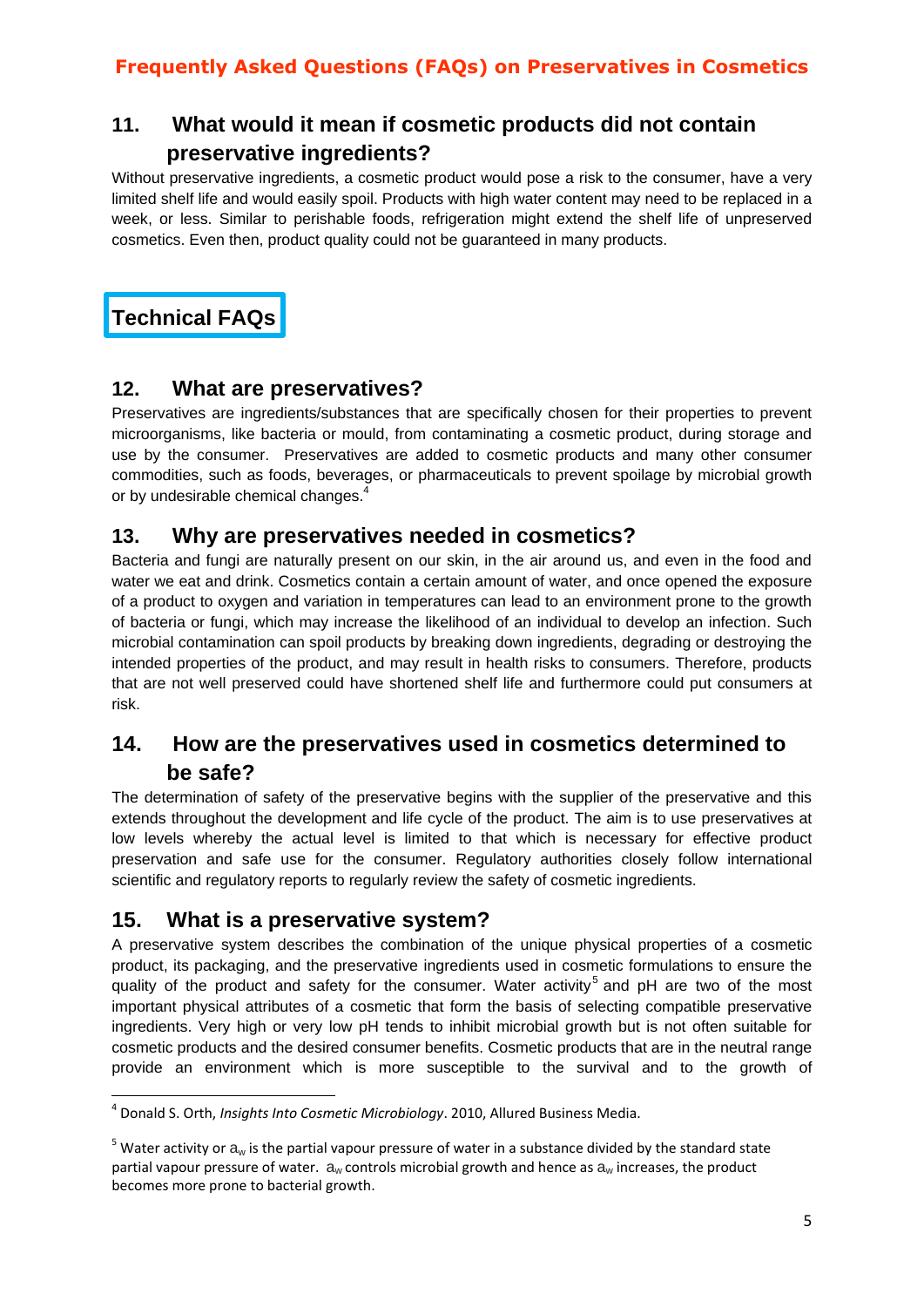microorganisms. Water activity will affect the potential for microbial growth. Finally, how a cosmetic is packaged or intended to be used affects the likelihood of a cosmetic being contaminated during use by the consumer. For example, an open jar of face cream has a higher potential to become contaminated when compared with a lotion that is dispensed through a pump. This is a simplified example of how scientists approach the task of designing preservative systems.

#### **16. How do preservatives used in cosmetics work?**

Preservative ingredients protect cosmetic products by preventing and controlling the growth or proliferation of microorganisms, like bacteria and fungi, which can be introduced throughout the lifespan of a product during consumer use. These important ingredients are designed to specifically and selectively target various microorganisms.

Preservatives work in two ways. The first is to kill vegetative cells that are present in the cosmetic product at the time of manufacture. This usually occurs by chemical forces that disrupt cell walls or interfere with biochemical pathways. The second is by stopping or reducing growth of microorganisms by creating an environment that does not allow the microorganisms to reproduce or to germinate (in the case of spores).

In minimizing the growth and proliferation of microorganisms, these ingredients play an important role in preventing product spoilage and protect consumers from potential adverse health effects such as skin or eye infections that could result from the contamination of products by such microorganisms.

#### **17. How are cosmetic products exposed to microorganisms?**

Cosmetic products are exposed to microorganisms in three main ways. First, undesirable microorganisms may be present in some raw materials. Secondly, undesirable microorganisms may be introduced during the manufacturing process. Thirdly, the consumer can introduce microorganisms into cosmetic products during use. For those reasons, control of raw materials, good manufacturing practices and packaging design all play major roles in the design of cosmetic preservative systems.

Microorganisms are ubiquitous in the environment and on the human body and can be introduced into a product at any time throughout the product lifecycle. Microorganisms will feed on an inadequately preserved cosmetic product, ultimately leading to it becoming spoiled, undesirable and unusable. Many cosmetic products are water-based and are typically stored at room temperature and used in environments that are humid and moist (e.g. bathroom), dark, warm, or under conditions where water can be easily introduced into the product. Furthermore, many cosmetic products are designed for multiple/repeated use and as such, microorganisms can be directly introduced into a product during consumer handling or use.

The opportunities for microbial contamination vary greatly depending on the type of cosmetic product, intended use, and specific package design. Therefore, a number of factors are taken into account when assessing and selecting the type of preservative ingredients that will be required to adequately ensure the safety of any given product.

#### *For example:*

Mascara: Although the chance for microbial contamination may be relatively small, these products are used around sensitive areas such as the eye.

Hair shampoo and conditioner: Higher risk for contamination given that water can be introduced into the product during use while opening the bottle in the shower. Pump bottles and other package designs that keep water from getting into the bottle reduce the risk of contamination.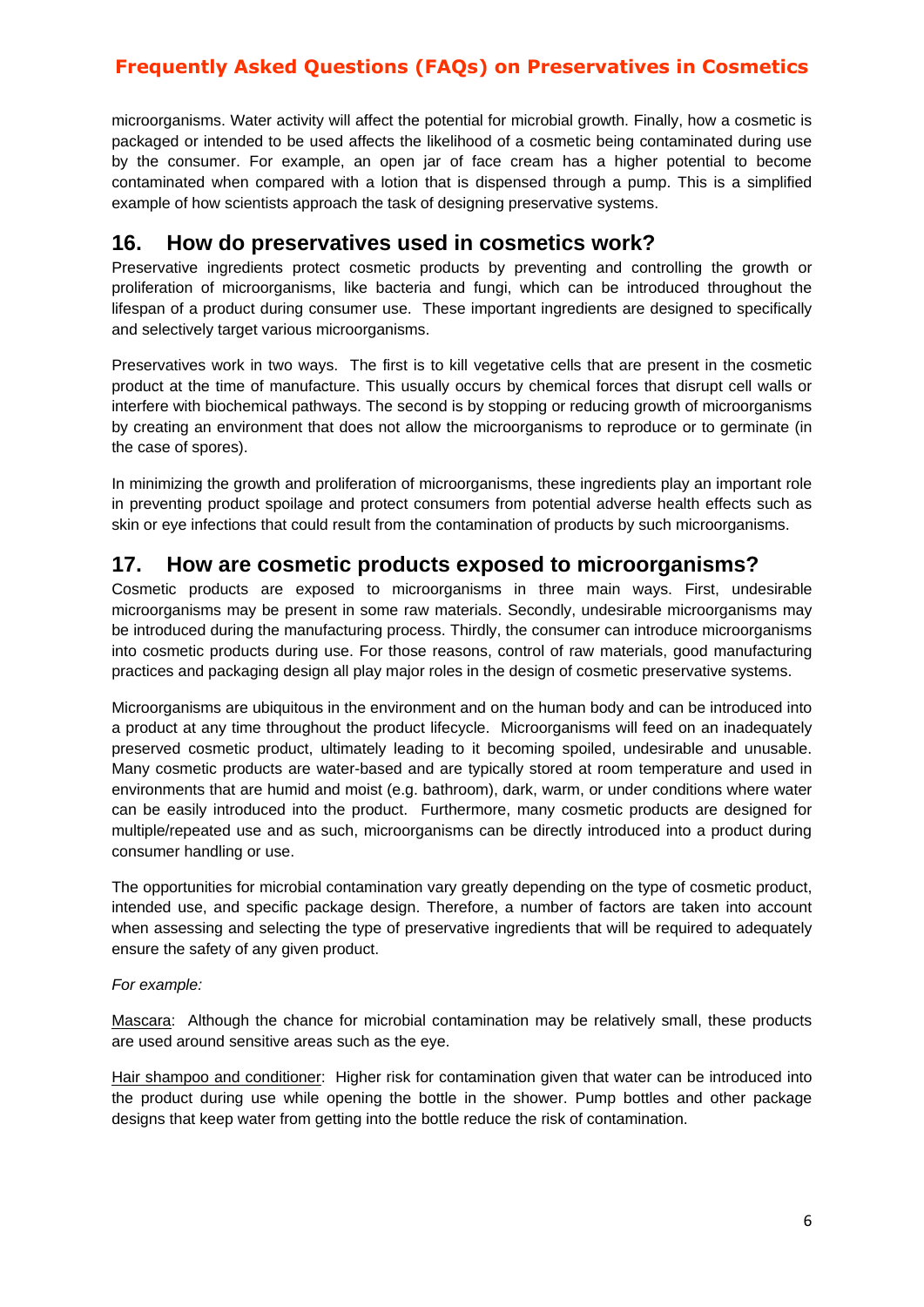Face cream in an open jar: Consumers will dip their fingers into a product every time it is used. This habit results in the potential introduction of microorganisms into the product during every application of use.

#### **18. What happens if a product is inadequately preserved?**

If a product is inadequately preserved, it could undergo changes in appearance and smell or it may separate out into different layers. However, microorganisms present in products may remain unnoticed. The consumer may not be able to determine if a product is adequately preserved or not. Manufacturers validate the effectiveness of preservative systems prior to marketing a product; if a product fails this test, it is not placed on the market.

# **19. How are products labelled as "natural" or "organic" preserved?**

Irrespective of any marketing claims or designations or the labelling of a product as "natural" or "organic", product manufacturers must undertake testing to ensure that a product is adequately protected from microbial contamination.

For naturally sourced or "organic" raw materials, the same considerations apply as for synthetic materials to ensure the product is safe when used as directed.

All cosmetic products, regardless of their claim or brand positioning, are required to undergo the same degree of scrutiny and assessment by product manufacturers to ensure that a product is adequately preserved.

# **20. What would it mean if cosmetic products did not contain preservatives?**

Without preservatives, cosmetics would have a very limited shelf life, would spoil quickly, or at a minimum, would need to be stored in refrigerators or be packaged in single-use applications. Installing refrigerators in bathrooms and showers, of course, would not be practical, and, from an environmental sustainability perspective, the amount of waste that would be generated from singleuse packaging would be astronomical. Additionally, the potential microbial contamination of the cosmetic could lead to skin or eye infections or irritations.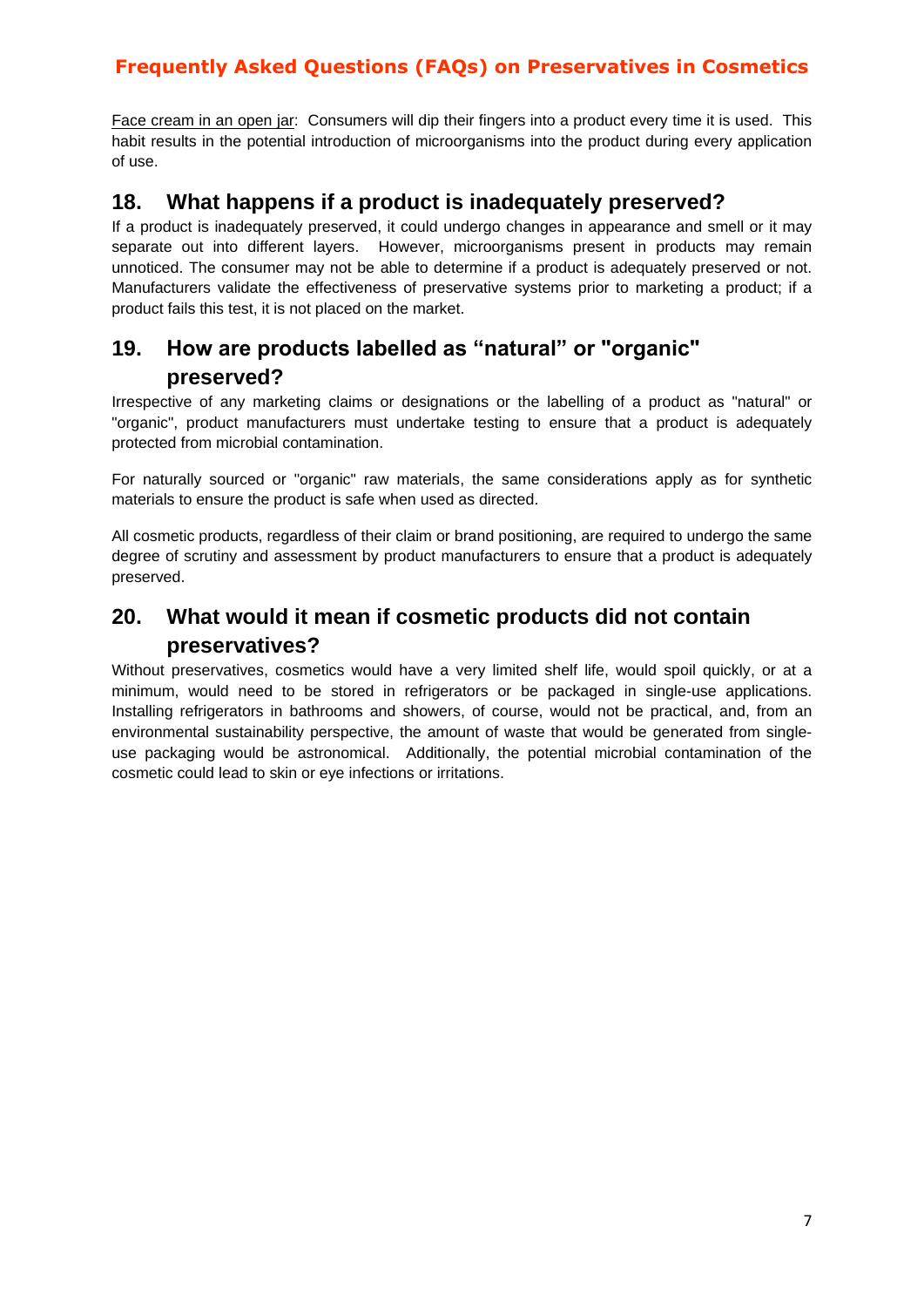## **ANNEX – Documents on Cosmetic Products**

#### **European Union:**

[http://ec.europa.eu/growth/sectors/cosmetics/legislation/index\\_en.htm](http://ec.europa.eu/growth/sectors/cosmetics/legislation/index_en.htm)

#### **EU Cosmetics Regulation (including Annex V: List of preservatives allowed in cosmetic products)**

<http://eur-lex.europa.eu/LexUriServ/LexUriServ.do?uri=OJ:L:2009:342:0059:0209:en:PDF>

#### **Brazil:**

[http://portal.anvisa.gov.br/wps/wcm/connect/2222a4804fe2aa099430fcece77a031c/Resolu](http://portal.anvisa.gov.br/wps/wcm/connect/2222a4804fe2aa099430fcece77a031c/Resolu%C3%A7%C3%A3o+RDC+n%C2%BA+19+de+11+de+abril+de+2013.pdf?MOD=AJPERES) [%C3%A7%C3%A3o+RDC+n%C2%BA+19+de+11+de+abril+de+2013.pdf?MOD=AJPERES](http://portal.anvisa.gov.br/wps/wcm/connect/2222a4804fe2aa099430fcece77a031c/Resolu%C3%A7%C3%A3o+RDC+n%C2%BA+19+de+11+de+abril+de+2013.pdf?MOD=AJPERES)

[http://portal.anvisa.gov.br/wps/wcm/connect/2569e7004c58f11fb8e7f8dc39d59d3e/Resolu%](http://portal.anvisa.gov.br/wps/wcm/connect/2569e7004c58f11fb8e7f8dc39d59d3e/Resolu%C3%A7%C3%A3o+RDC+N%C2%BA+29%2C+de+1%C2%BA+de+junho+de++2012.pdf?MOD=AJPERES) [C3%A7%C3%A3o+RDC+N%C2%BA+29%2C+de+1%C2%BA+de+junho+de++2012.pdf?M](http://portal.anvisa.gov.br/wps/wcm/connect/2569e7004c58f11fb8e7f8dc39d59d3e/Resolu%C3%A7%C3%A3o+RDC+N%C2%BA+29%2C+de+1%C2%BA+de+junho+de++2012.pdf?MOD=AJPERES) [OD=AJPERES](http://portal.anvisa.gov.br/wps/wcm/connect/2569e7004c58f11fb8e7f8dc39d59d3e/Resolu%C3%A7%C3%A3o+RDC+N%C2%BA+29%2C+de+1%C2%BA+de+junho+de++2012.pdf?MOD=AJPERES)

[http://portal.anvisa.gov.br/wps/wcm/connect/82f733004aee4c53b7cebfa337abae9d/Resolu](http://portal.anvisa.gov.br/wps/wcm/connect/82f733004aee4c53b7cebfa337abae9d/Resolu%C3%A7%C3%A3o+RDC+n%C2%BA+481+de+27+de+setembro+de+1999.pdf?MOD=AJPERES) [%C3%A7%C3%A3o+RDC+n%C2%BA+481+de+27+de+setembro+de+1999.pdf?MOD=AJP](http://portal.anvisa.gov.br/wps/wcm/connect/82f733004aee4c53b7cebfa337abae9d/Resolu%C3%A7%C3%A3o+RDC+n%C2%BA+481+de+27+de+setembro+de+1999.pdf?MOD=AJPERES) [ERES](http://portal.anvisa.gov.br/wps/wcm/connect/82f733004aee4c53b7cebfa337abae9d/Resolu%C3%A7%C3%A3o+RDC+n%C2%BA+481+de+27+de+setembro+de+1999.pdf?MOD=AJPERES)

[http://portal.anvisa.gov.br/wps/wcm/connect/523f6980486e9bb7bed8bf734e60b39c/RDC+N](http://portal.anvisa.gov.br/wps/wcm/connect/523f6980486e9bb7bed8bf734e60b39c/RDC+N%C2%BA+15%2C+DE+24+DE+ABRIL+DE+2015.pdf?MOD=AJPERES) [%C2%BA+15%2C+DE+24+DE+ABRIL+DE+2015.pdf?MOD=AJPERES](http://portal.anvisa.gov.br/wps/wcm/connect/523f6980486e9bb7bed8bf734e60b39c/RDC+N%C2%BA+15%2C+DE+24+DE+ABRIL+DE+2015.pdf?MOD=AJPERES)

#### **Norms**

<http://www.abntcatalogo.com.br/norma.aspx?ID=1198>

<http://www.abntcatalogo.com.br/norma.aspx?ID=1213>

<http://www.abntcatalogo.com.br/norma.aspx?ID=1164>

<http://www.abntcatalogo.com.br/norma.aspx?ID=1151>

<http://www.abntcatalogo.com.br/norma.aspx?ID=1156>

[http://portal.anvisa.gov.br/wps/wcm/connect/92f15c004e219a73a96dbbc09d49251b/Guia\\_c](http://portal.anvisa.gov.br/wps/wcm/connect/92f15c004e219a73a96dbbc09d49251b/Guia_cosmeticos_grafica_final.pdf?MOD=AJPERES) [osmeticos\\_grafica\\_final.pdf?MOD=AJPERES](http://portal.anvisa.gov.br/wps/wcm/connect/92f15c004e219a73a96dbbc09d49251b/Guia_cosmeticos_grafica_final.pdf?MOD=AJPERES)

<https://www.abihpec.org.br/en/2015/07/guia-de-microbiologia/>

<https://www.abihpec.org.br/en/2015/07/manual-higiene-e-limpeza/>

## **USA:**

<http://www.fda.gov/Food/FoodScienceResearch/LaboratoryMethods/ucm073598.htm>

<http://www.fda.gov/Cosmetics/GuidanceRegulation/default.htm>